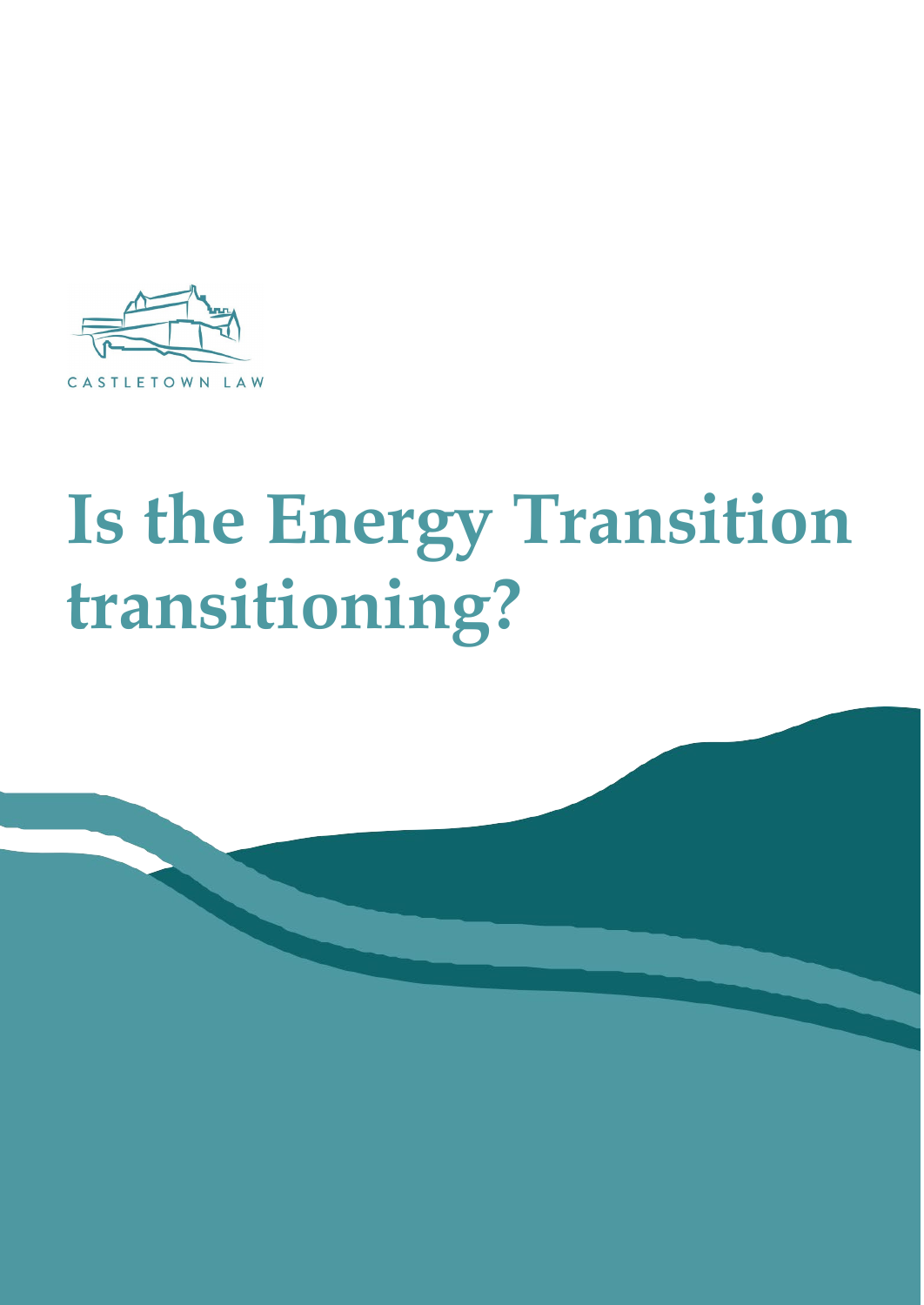## **Is the Energy Transition transitioning?**

We are all familiar with the energy trilemma – the tension in balancing clean sustainable energy, at an **affordable cost, with security of supply. We**'**ve known for a long time that we need to transition to a new way of generating the energy we need, but time is not on our side. We know that we need to develop new ways of balancing supply and demand, but are we moving quickly enough? We see daily evidence of the impact of climate change, but still we are reluctant to change. Is the way we think about the trilemma in 2022 different to the way we thought about it in 2021?**

### **What's changed?**

In the last 6 months the energy trilemma has been a headline issue. Carbon reduction was in the spotlight during COP26 in the autumn. Then, over the winter months, we have had to deal with the cost of living crisis, driven by a complex range of economic pressures, including stretched supply chains and COVID-19, but most recently the soaring wholesale price of gas. Those governments who have tried to tackle the energy crisis have tended to focus on short-term fiscal measures, with less focus on underlying reasons as to why we find ourselves here in the first place. Although many countries have made significant progress on decarbonising their economies in the past decade, that has often resulted in an ever increasing reliance on gas, as we move away from coal and nuclear.

Over the last month we have seen the impact of global socio-political pressures. The response to the war in Ukraine has not only shifted the spotlight to security of supply, but as sanctions start to bite, it has broadened the meaning of security from more than just keeping the lights on. In Europe in particular, there have been wide ranging commitments to replace existing and future Russian gas supplies with gas from alternative sources. (Full details in the International Energy Agency 10-point plan to seek to reduce reliance on Russian gas – [https://www.iea.org/reports/a-10-point-plan-to-reduce-the-european-unions-reliance-on-russian-natural](https://www.iea.org/reports/a-10-point-plan-to-reduce-the-european-unions-reliance-on-russian-natural-gas)[gas\)](https://www.iea.org/reports/a-10-point-plan-to-reduce-the-european-unions-reliance-on-russian-natural-gas). That, combined with a reluctance to obtain commitments from other major gas producers to increase supplies, has compounded the underlying problems relating to gas supplies and led to a corresponding spike in wholesale gas costs.

The speed of response to security of supply issues, and the associated cost of supply, is not surprising. We have seen eastern European countries stepping away from their green commitments and returning with some immediacy to coal and oil generation. We wait to see whether this will happen elsewhere. The political will of European nations to stop purchasing Russian gas is countered by economic expediency. In the UK, Boris Johnson has signalled that he is in favour of increasing the domestic supply of fossil fuels in the short-term, to reduce the UK's reliance on Russian oil and gas. In the long-term, he is looking to significantly increased investment in renewables and nuclear. In Germany, which is enormously reliant on Russian gas, it had been thought the crisis would bring about a rethink on nuclear, but that has since been ruled out in favour of even greater reliance on gas through the construction of a new LNG terminal. What is clear is that with reduced supply for gas at economically viable prices, the commitment to electrification means that more low carbon energy generation is needed now. This, of course, was always the case but the scales have now been well and truly tipped in favour of investing now for countries reliant on gas. The challenges of climate change can no longer be kicked into the long grass.

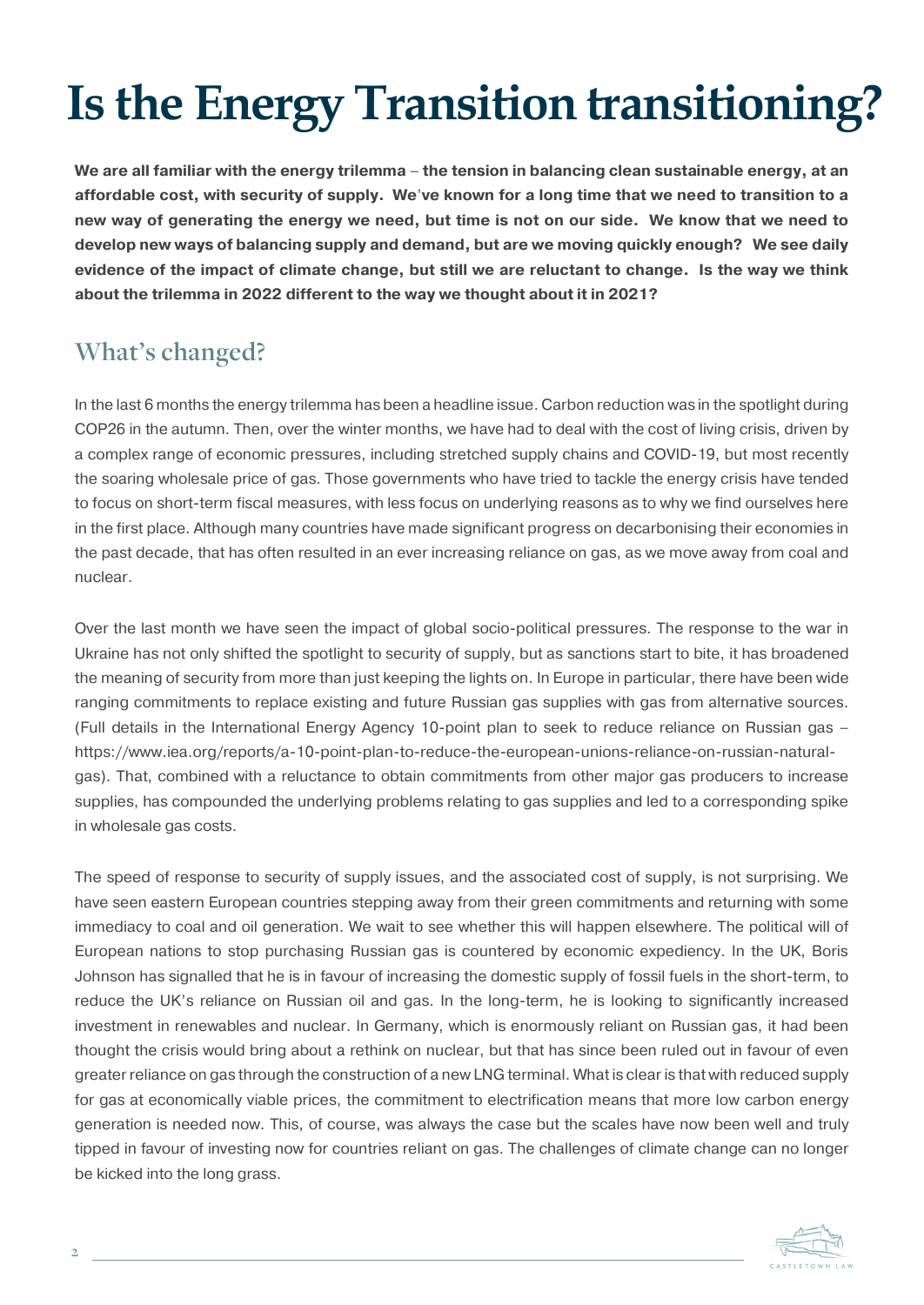### **A renewed focus on the shift to low carbon generation**

The war in Ukraine and the impact of the pandemic means that the shift to low carbon generation has a renewed focus and purpose beyond climate change alone. The UK Government – in common with many others in the West - has stated that increasing domestic wind and generation is now "a matter of national security". Failure to change is having an impact on people now and not just, as many perceive with climate change, future generations. In the UK, we see the Government's commitment to battery storage and solar strengthening, and Boris Johnson has announced that a new energy supply strategy will be published. There was no such political will or impetus before the current crisis.

We anticipate that a significant part of any budget for clean energy generation will be allocated to on and offshore wind generation capacity. To drive change at the speed required, many governments will need to make changes to planning rules to make the development process easier – building on the relaxation of planning rules for battery energy storage introduced during COVID lockdowns as an incentive to sectoral investment.

We are beginning to see governments, developers and funders waking up to the potential for co-locating battery storage and generation assets. Co-located shorter term battery storage projects have been very successful in the latest capacity market auctions – including the InterGen 320MW Gateway battery project – one of the largest battery storage projects in Europe. Huge opportunities for these co-located projects exist across the European continent.

Similarly, we find our clients turning increasingly to a hub model, seeking to generate at the point of demand. This is often an attempt to work around the problems accessing the grid, and constraints upon it. Co-locating supply and demand requires storage – and we are seeing many opportunities for battery storage in this space. A party may look to rely on a Force Majeure clause, assuming there is one in the contract. A Force Majeure clause, if it applies to the event in question, will excuse one or both parties from performance of the contract in some way following the occurrence of certain specified events. The concept works on the basis that on the occurrence of certain events which are outside a party's control, that party should be excused from, or entitled to suspend performance of all or part of its obligations. In addition, that party will not be liable for its failure to perform the obligations.

#### **Barriers to entry**

However, one of the biggest issues for renewables developers in the past decade has been, and remains, grid. There remain fundamental issues of access to the grid, and constraints upon it. Without investment in the grid, our collective inability to deliver the full electrification agenda without such investment remains. Battery storage has a huge role to play in security of supply, but modernising grid is critical.

Hand in hand with the upgraded grid infrastructure, we need continued supportive government policy and more renewable capacity. Storage and hydrogen are indispensable for grid integration of renewables and decarbonisation of hard to abate sectors. It is clear that to achieve our net zero targets we need longer term storage battery solutions, for periods of 4 to 8 hours, or more. Government incentives are needed urgently to support the roll-out of battery projects with greater storage capacities with a longer duration. The extension of capacity mechanisms would achieve this, as would the introduction of a cap and floor model, which we have seen successfully used for interconnectors.

We know what the problems are, and we have access to the solutions. What we now need is the political will to drive investment and change at speeds not seen to date.